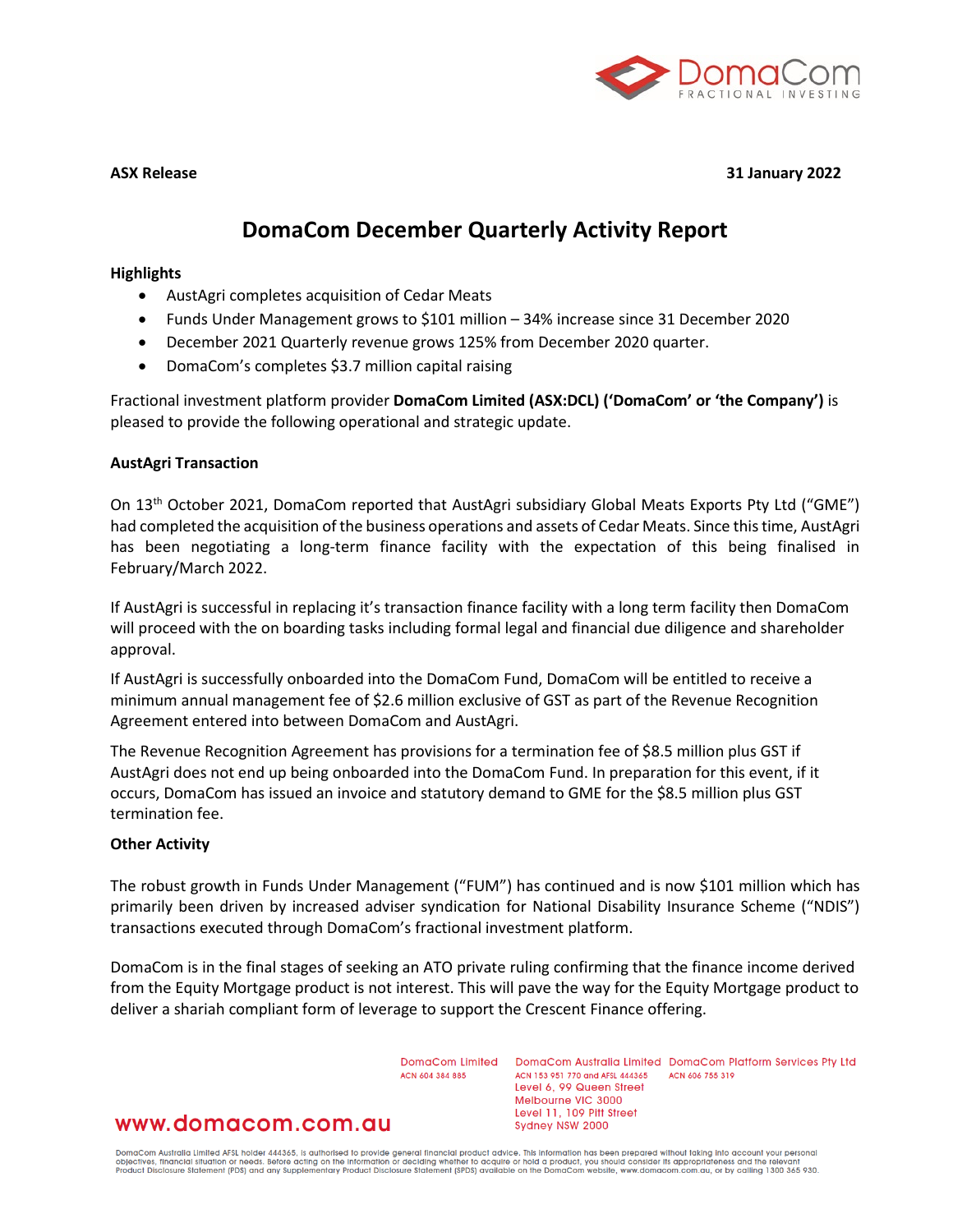# **Funds Under Management**

It was pleasing that the FUM grew by approximately 9% since the start of the quarter to \$98.9 million as at 31<sup>st</sup> December 2021 and has now grown to \$101 million as at 28<sup>th</sup> January 2022. This growth in FUM, along with the move to some upfront fees, has resulted in \$257k revenue for the December 2021 quarter which is up 125% from the December 2020 quarter.

# **Capital Management**

The Company has raised \$3.7 million in a combination of a \$2 million placement and a further \$1.7 million via an entitlement/shortfall offer. The placement was completed at a price of \$0.06551 per share and the entitlement/shortfall offer was priced at \$0.066 per share.

Additionally, during December 2021, as part of preparing for a resumption of trading on the ASX, DomaCom negotiated a variation to the Thundering Herd (TH) Secured Convertible Notes to extend the maturity date to Q1 2023 and consequently allow a non-current liability classification.

Due to the Christmas and New Year holiday period, as well as the impact of Covid on peoples availability, the time taken to renegotiate the TH notes and the costs associated, has resulted in DomaCom needing to raise further capital to put the company in a position to request resumption of trading on the ASX.

Consequently, DomaCom is currently in the process of carrying out a placement to sophisticated investors for a further \$2.3 million at a price of \$0.066 per share. On completion of the capital raising, the Company will make a submission to the ASX for reinstatement to quotation.

# **DomaCom Strategy**

DomaCom is focusing on the following strategic initiatives:

- Onboarding AustAgri or collecting on the \$8.5 million termination fee
- Expanding the number of NDIS properties
- Finalising the Equity Mortgage product

The completion of the AustAgri transaction, if it goes ahead, will have a significant impact on the scale of operations that run through the DomaCom Platform and the management fees earned. The increased number of NDIS properties on the DomaCom Platform has had a significant impact on fee revenue. DomaCom will seek to further increase the number of NDIS properties. The finalisation of the Equity Mortgage product remains a key focus for DomaCom as it will offer a unique solution to allow the delivery of a shariah compliant form of leverage.

DomaCom will continue to offer the current unique product offerings that allow large assets to be fractionalised. DomaCom will continue to seek to grow the current distribution channels through well established adviser networks. DomaCom will maintain a strong IT development focus to allow the efficient delivery of current and future product offerings through the DomaCom Platform. DomaCom intends to maintain the current operating capabilities and staffing levels to support future growth.

**DomaCom CEO Arthur Naoumidis said:** "Even though 2021 has been a difficult year, it is pleasing to see the robust growth in FUM continue due to a focus on NDIS transactions amongst our clients with a significant pipeline of future transactions being established.